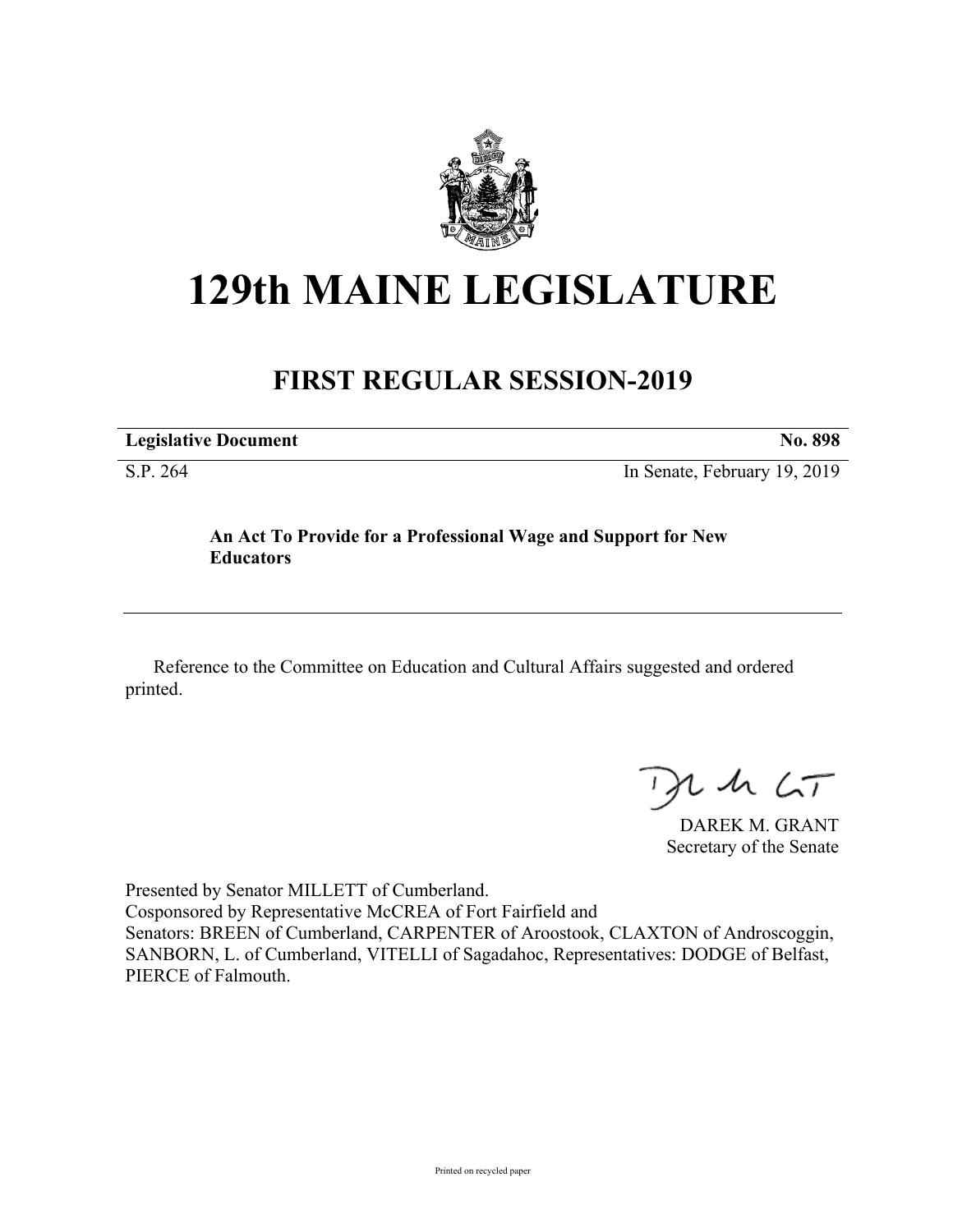#### **Be it enacted by the People of the State of Maine as follows:**

 **Sec. 1. 20-A MRSA §13012-A, sub-§4,** as amended by PL 2017, c. 381, §14, is further amended to read:

**4. Requirements.** If a A school administrative unit employs may not employ a conditionally certified teacher or educational specialist unless it has an approved, locally designed support and mentoring system as described in section 13015-A or has received specific authorization from the commissioner in accordance with state board rules. For a 8 conditional certificate issued under subsection 1, paragraph A or B, the school 9 administrative unit shall for at least the first year 2 years of employment, or longer if determined to be necessary, and, for a conditional certificate issued under subsection 1, paragraph C, the school administrative unit shall for at least the first year of employment, or longer if determined to be necessary:

- 13 A. Ensure that the conditionally certified teacher or educational specialist receives high-quality professional development that is sustained, intensive and classroom- focused in order to have a positive and lasting impact on classroom instruction while teaching; and
- B. Provide a program of intensive supervision for the conditionally certified teacher that consists of structured guidance and regular ongoing support or a mentoring program, which is separate from any student-teacher requirement that may be required under another authority.
- **Sec. 2. 20-A MRSA §13013, sub-§2-B, ¶B,** as enacted by PL 2017, c. 235, §12 22 and affected by §41, is amended to read:
- B. Can demonstrate subject matter competency obtained through work experience that is directly related to any endorsements being sought and has held a conditional 25 certificate under section 13012-A for 3 years, unless the applicant is seeking only an endorsement for middle school and secondary school, in which case the applicant is not required to have held a conditional certificate;
- **Sec. 3. 20-A MRSA §13013, sub-§6** is enacted to read:
- **6. Teacher preparation programs.** Except as provided in this subsection, by July 1, 2020:
- A. An educational institution offering an approved teacher preparation program must maintain a 3.0 average grade point average based on a 4.0 grade point system or at least an average proficiency rating for teacher preparation programs using proficiency-based grading systems for all students completing the program and receiving a recommendation from the educational institution for certification in the preceding academic year;
- B. An educational institution offering an approved teacher preparation program shall develop a disposition assessment instrument that clearly describes the operational definition of each disposition component for candidates;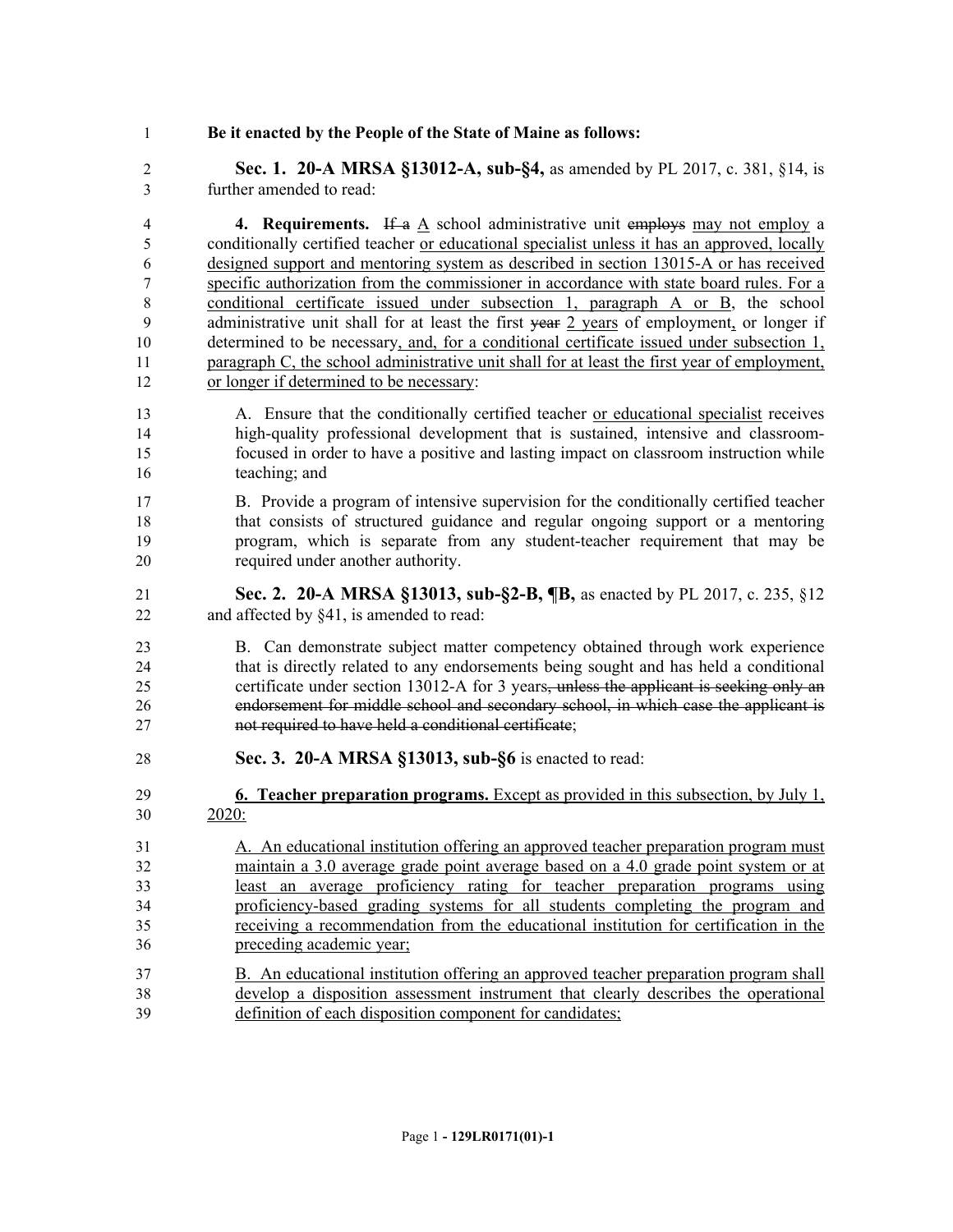| $\mathbf{1}$            | C. An educational institution offering an approved teacher preparation program shall        |  |  |  |  |
|-------------------------|---------------------------------------------------------------------------------------------|--|--|--|--|
| $\sqrt{2}$              | ensure its candidates who receive recommendations for certification have                    |  |  |  |  |
| $\overline{3}$          | successfully completed either 90 hours of practicum or a student teaching experience        |  |  |  |  |
| $\overline{\mathbf{4}}$ | of at least 15 weeks, which must commence no later than the candidate's junior year         |  |  |  |  |
| 5                       | and may continue only after the candidate's satisfactory disposition assessment during      |  |  |  |  |
| 6                       | the candidate's senior year, or successfully completed 90 hours of practicum or             |  |  |  |  |
| 7                       | internship hours that are in addition to the 15 weeks required for student teaching in a    |  |  |  |  |
| 8                       | postbaccalaureate teacher certification program or graduate program; and                    |  |  |  |  |
| 9                       | D. An educational institution offering an approved teacher preparation program shall        |  |  |  |  |
| 10                      | report to the department average grade point averages and shall report them                 |  |  |  |  |
| 11                      | separately for undergraduate and postbaccalaureate students completing the program          |  |  |  |  |
| 12                      | who receive recommendations for certification.                                              |  |  |  |  |
| 13                      | Prior to July 1, 2020, the dean or director of an approved teacher preparation program in   |  |  |  |  |
| 14                      | compliance with the requirements of paragraphs A to D may request that the                  |  |  |  |  |
| 15                      | commissioner waive the grade point average requirements established under paragraphs        |  |  |  |  |
| 16                      | A and D due to extenuating circumstances.                                                   |  |  |  |  |
| 17                      | If an educational institution through its teacher preparation program is unable to meet the |  |  |  |  |
| 18                      | grade point average requirements by July 1, 2020, the educational institution may request   |  |  |  |  |
| 19                      | up to 2 one-year extensions from the commissioner. The commissioner may not provide         |  |  |  |  |
| 20                      | an extension that commences on or after July 1, 2022.                                       |  |  |  |  |
|                         |                                                                                             |  |  |  |  |
| 21                      | For the purposes of this subsection, "practicum" means direct student engagement,           |  |  |  |  |
| 22                      | including but not limited to tutoring, planning and implementing lesson plans and           |  |  |  |  |
| 23                      | otherwise directly interacting with students on an individual basis or in a group setting.  |  |  |  |  |
| 24                      | "Practicum" does not include activities that are composed solely of observing classrooms    |  |  |  |  |
| 25                      | or students.                                                                                |  |  |  |  |
| 26                      | Sec. 4. 20-A MRSA §13015-A is enacted to read:                                              |  |  |  |  |
| 27                      | §13015-A. Support and mentoring system                                                      |  |  |  |  |
| 28                      | 1. Purpose. The purpose of an approved support and mentoring system is to:                  |  |  |  |  |
| 29                      | A. Provide strong support services and mentoring programs that are sustained,               |  |  |  |  |
| 30                      | intensive and classroom-focused in order to have a positive and lasting effect on           |  |  |  |  |
| 31                      | classroom instruction and develop good teaching and classroom management skills             |  |  |  |  |
| 32                      | for teachers certified for less than 5 years and teachers with conditional certificates;    |  |  |  |  |
| 33                      | B. Provide assistance to and review for all individuals who are candidates for a            |  |  |  |  |
| 34                      | higher level certificate or who are teaching under a waiver of the requirement to be        |  |  |  |  |
| 35                      | certified under this chapter; and                                                           |  |  |  |  |
| 36                      | C. Assist all teachers in becoming better teachers.                                         |  |  |  |  |
| 37                      | A support and mentoring system is separate from local practices and procedures              |  |  |  |  |
| 38                      | regarding the supervision and evaluation of a teacher for retention by a school             |  |  |  |  |
| 39                      | administrative unit.                                                                        |  |  |  |  |
| 40                      | <b>2. Approval.</b> A school administrative unit's locally designed support and mentoring   |  |  |  |  |
| 41                      | system is subject to approval by the commissioner in accordance with state board rules,     |  |  |  |  |
|                         |                                                                                             |  |  |  |  |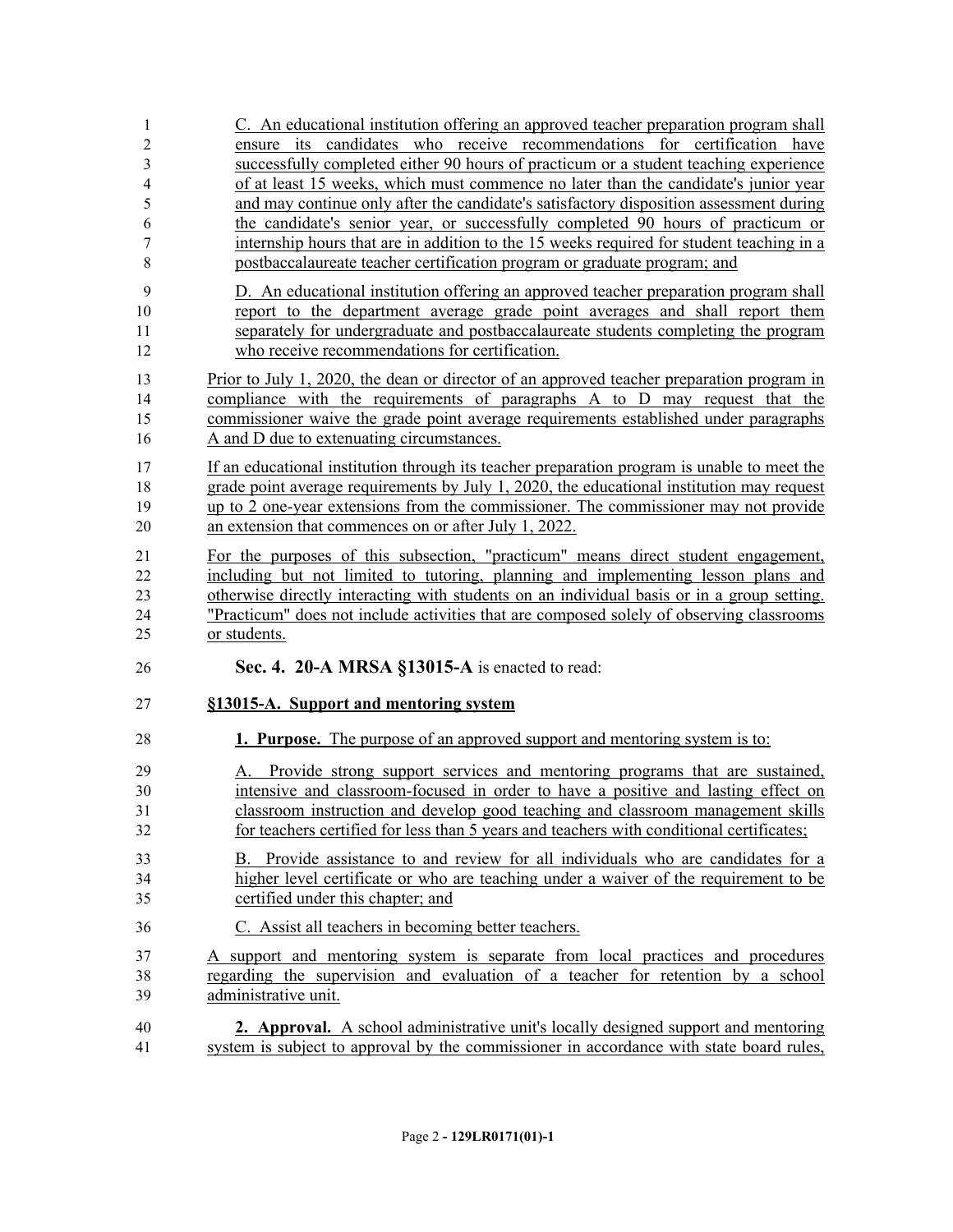| which must require, at a minimum, that an approved support and mentoring system<br>contain the following:                                                                                                                                                                                                                                                                                                                                                                                                                                                                                                                                                                                                                                                      |
|----------------------------------------------------------------------------------------------------------------------------------------------------------------------------------------------------------------------------------------------------------------------------------------------------------------------------------------------------------------------------------------------------------------------------------------------------------------------------------------------------------------------------------------------------------------------------------------------------------------------------------------------------------------------------------------------------------------------------------------------------------------|
| A. A majority of classroom teachers and other personnel, such as personnel from the<br>Department of Education or institutions of higher education, and other outside<br>consultants as the commissioner may approve. The approved support and mentoring<br>system may consist of as few as 2 classroom teachers. For the purposes of this<br>paragraph, the state board shall establish by rule the definition of "classroom"<br>teacher";                                                                                                                                                                                                                                                                                                                    |
| B. A description of the duties and responsibilities of the support and mentoring<br>system in the preparation of a teacher support plan for both conditionally certified<br>teachers and probationary teachers certified for less than 5 years;                                                                                                                                                                                                                                                                                                                                                                                                                                                                                                                |
| C. A description of the duties of the assigned educator responsible for the design and<br>coordination of a teacher support plan;                                                                                                                                                                                                                                                                                                                                                                                                                                                                                                                                                                                                                              |
| D. A description of any current or planned linkages the support and mentoring<br>system has or will have with institutions of higher education, department personnel<br>and members of the public in its operation; and                                                                                                                                                                                                                                                                                                                                                                                                                                                                                                                                        |
| E. For teachers certified for less than 5 years, during each year of their probationary<br>period:                                                                                                                                                                                                                                                                                                                                                                                                                                                                                                                                                                                                                                                             |
| (1) Observations of classroom instruction for a minimum of 4 classes; and                                                                                                                                                                                                                                                                                                                                                                                                                                                                                                                                                                                                                                                                                      |
| Formative feedback and improvement conversations throughout the school<br>(2)<br>year.                                                                                                                                                                                                                                                                                                                                                                                                                                                                                                                                                                                                                                                                         |
| <b>Sec. 5. 20-A MRSA §13406,</b> as enacted by PL 2005, c. 635, §6, is amended to<br>read:                                                                                                                                                                                                                                                                                                                                                                                                                                                                                                                                                                                                                                                                     |
| §13406. Minimum salaries for certified teachers                                                                                                                                                                                                                                                                                                                                                                                                                                                                                                                                                                                                                                                                                                                |
|                                                                                                                                                                                                                                                                                                                                                                                                                                                                                                                                                                                                                                                                                                                                                                |
| Each school administrative unit shall establish a minimum salary of \$30,000 for<br>certified teachers for the school year starting after June 30, 2007 and in each subsequent<br>to the school year starting after June 30, 2019. A school administrative unit shall<br>establish a minimum salary of \$40,000 for certified teachers for the school year starting<br>after June 30, 2020 and in each subsequent school year. A certified teacher's salary may<br>not remain at the minimum level for longer than 2 years. A school administrative unit<br>shall provide to the department annually on or before October 1st the number of teachers<br>eligible for incremental salary increases as defined in section 15689, subsection 7-A,<br>paragraph A. |
| Sec. 6. 20-A MRSA §15689, sub-§7-A is enacted to read:                                                                                                                                                                                                                                                                                                                                                                                                                                                                                                                                                                                                                                                                                                         |
|                                                                                                                                                                                                                                                                                                                                                                                                                                                                                                                                                                                                                                                                                                                                                                |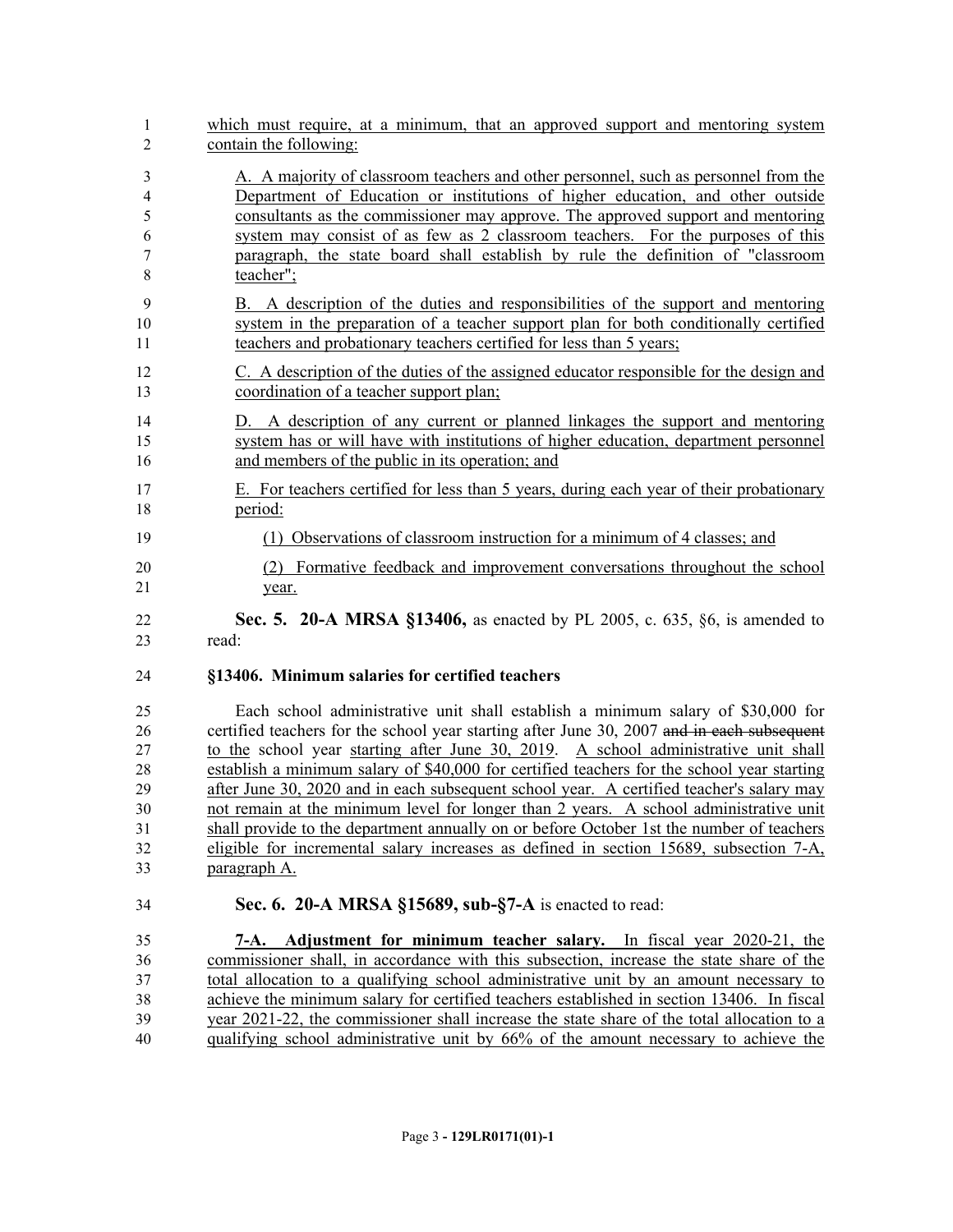| 1                | minimum salary for certified teachers established in section 13406. In fiscal year 2022-    |  |  |  |
|------------------|---------------------------------------------------------------------------------------------|--|--|--|
| $\overline{2}$   | 23, the commissioner shall increase the state share of the total allocation to a qualifying |  |  |  |
| 3                | school administrative unit by 33% of the amount necessary to achieve the minimum            |  |  |  |
| 4                | salary for certified teachers established in section 13406.                                 |  |  |  |
| 5                | A. As used in this subsection, unless the context otherwise indicates, "qualifying          |  |  |  |
| 6                | school administrative unit" means a school administrative unit that the commissioner        |  |  |  |
| $\boldsymbol{7}$ | determines to have a locally established salary schedule with a minimum teacher             |  |  |  |
| 8                | salary of less than \$40,000 in school year 2019-2020. As used in this subsection,          |  |  |  |
| 9                | unless the context otherwise indicates, "incremental salary increases" means the            |  |  |  |
| 10               | incremental increases in the salaries of teachers employed by a qualifying school           |  |  |  |
| 11               | administrative unit in school year 2019-2020 necessary to meet the minimum salary           |  |  |  |
| 12               | requirements of section 13406 from fiscal year 2020-21 to fiscal year 2022-23.              |  |  |  |
| 13               | B. The commissioner shall allocate the funds appropriated by the Legislature from           |  |  |  |
| 14               | fiscal year 2020-21 to fiscal year 2022-23 in accordance with the following.                |  |  |  |
| 15               | (1) The amount of increased funds provided to qualifying school administrative              |  |  |  |
| 16               | units under this subsection must be the amount necessary to fund the percentage             |  |  |  |
| 17               | of the incremental salary increases specified in this subsection.                           |  |  |  |
| 18               | The number of teachers eligible for incremental salary increases in a<br>(2)                |  |  |  |
| 19               | qualifying school administrative unit for a fiscal year must be based on the local          |  |  |  |
| 20               | staff information supplied to the department pursuant to section 13406 in that              |  |  |  |
| 21               | fiscal year.                                                                                |  |  |  |
| 22               | (3) The increased funds provided under this subsection must be issued to                    |  |  |  |
| 23               | qualifying school administrative units as an adjustment to the state school                 |  |  |  |
| 24               | subsidy for distribution to the teachers. Qualifying school administrative units            |  |  |  |
| 25               | must use the payments provided under this subsection to provide salary                      |  |  |  |
| 26               | adjustments to those teachers eligible for incremental salary increases. The                |  |  |  |
| 27               | department shall collect the necessary data to allow the funds to be included in a          |  |  |  |
| 28               | qualifying school administrative unit's monthly subsidy payments beginning no               |  |  |  |
| 29               | later than February 1st of each fiscal year.                                                |  |  |  |
| 30               | Sec. 7. 20-A MRSA §15689-A, sub-§28 is enacted to read:                                     |  |  |  |
| 31               | Salary supplements for approved support and mentoring systems for<br>28.                    |  |  |  |
| 32               | teacher certification. The commissioner shall pay the costs attributable to the             |  |  |  |
| 33               | involvement of teachers in the operation of a school administrative unit's support and      |  |  |  |
| 34               | mentoring system approved in accordance with the provisions of section 13015-A. The         |  |  |  |
| 35               | amount of the payments must be equal to the teacher's per diem salary rate multiplied by    |  |  |  |
| 36               | the number of days the teacher is involved in the operation of an approved support and      |  |  |  |
| 37               | mentoring system.                                                                           |  |  |  |
| 38               | Sec. 8. State Board of Education; rulemaking. The State Board of Education                  |  |  |  |
| 39               | shall amend the standards and procedures for the review and approval of preparation         |  |  |  |
| $\Lambda$        |                                                                                             |  |  |  |

 programs for education personnel established in its rule Chapter 114: Purpose, Standards and Procedures for the Review and Approval of Preparation Programs for Education A<br>
42 Personnel to articulate and outline clear standards for a memorandum of understanding between student teachers, teacher preparation programs and participating school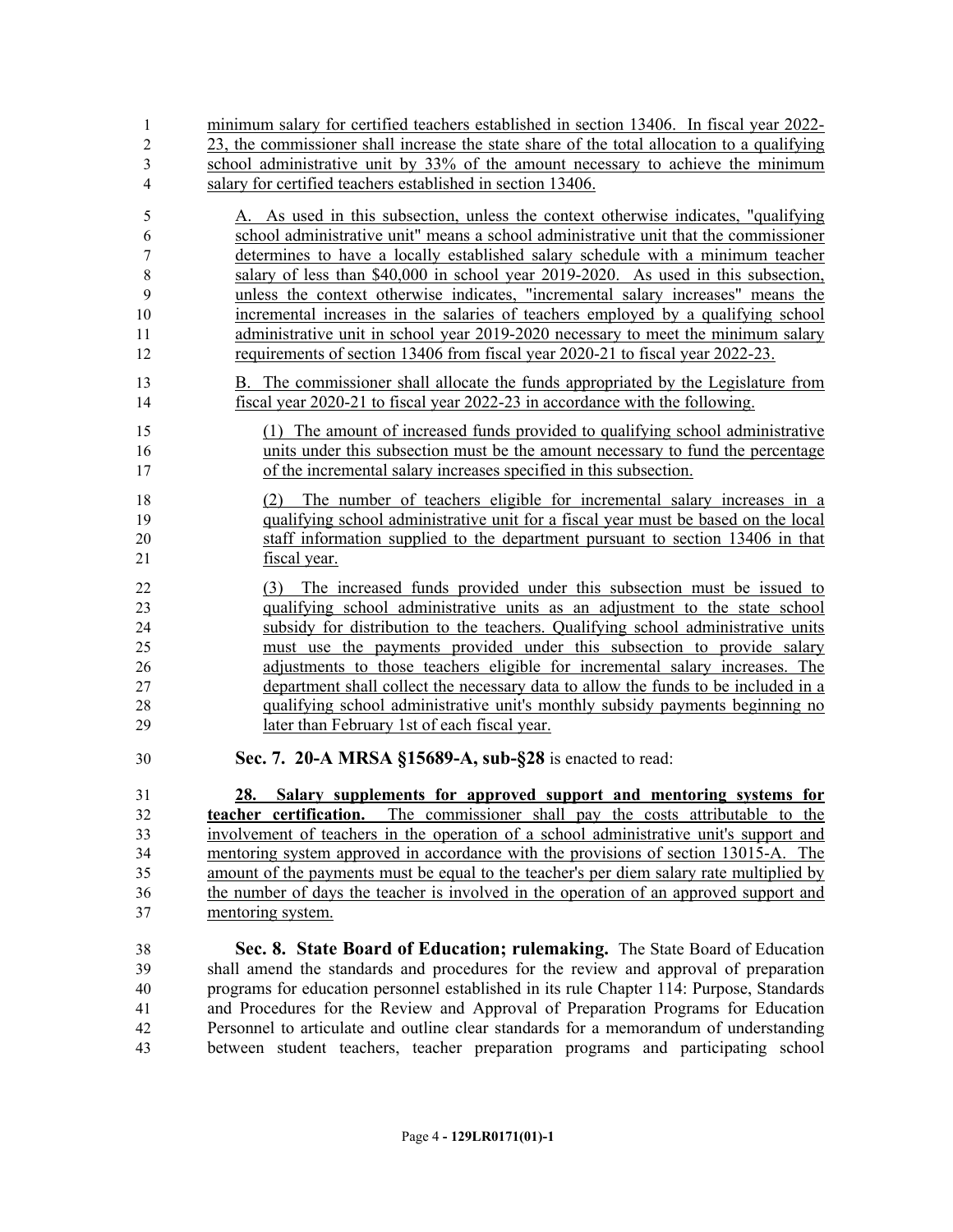administrative units. The State Board of Education shall solicit comments from teacher preparation programs, teachers and school administrative unit leaders as to the appropriate standards that should be part of the memorandum of understanding. The proposed amendments to the rules must include:

 1. A memorandum of understanding template, which must be developed with teacher preparation programs and cooperating teachers, that clearly outlines the requirements for both participants. Student teachers, teacher preparation programs and school administrative units hosting cooperating teachers must be required to sign a memorandum of understanding outlining the expectations of all parties involved in the student teaching experience and practicum as defined in the Maine Revised Statutes, Title 20-A, section 13013, subsection 6;

 2. Ways to increase the number of cooperating teachers, including but not limited to financial compensation, a positive effect on the performance evaluation of a cooperating teacher, recertification credit and college credit; and

 3. Rules to implement the grade point average requirement provisions for teacher preparation programs established under the Maine Revised Statutes, Title 20-A, section 13013, subsection 6, paragraph A.

 Rules adopted or amended pursuant to this section are major substantive rules as defined in the Maine Revised Statutes, Title 5, chapter 375, subchapter 2-A. The State Board of Education shall submit the provisionally adopted amendments to its rule Chapter 114: Purpose, Standards and Procedures for the Review and Approval of Preparation Programs for Education Personnel to the Executive Director of the Legislative Council by January 12, 2020.

 **Sec. 9. Professional Standards Board.** The Governor shall appoint members for all vacant positions on the Professional Standards Board established under the Maine Revised Statutes, Title 20-A, chapter 502-B no later than November 1, 2019, and the Professional Standards Board shall convene a meeting no later than December 1, 2019.

 **Sec. 10. Costs.** The Department of Education shall determine the amount of state funds necessary to meet the requirements of the Maine Revised Statutes, Title 20-A, section 15689, subsection 7-A and shall report that amount to the Joint Standing Committee on Education and Cultural Affairs no later than December 15, 2019. The committee shall report out a bill to the Second Regular Session of the 129th Legislature to provide the necessary funding.

 **Sec. 11. Appropriations and allocations.** The following appropriations and allocations are made.

## **FINANCE AUTHORITY OF MAINE**

#### **Student Financial Assistance Programs 0653**

 Initiative: Provides funding to pay the costs of doubling the funds available for loans awarded to eligible students from the Educators for Maine Program established in the Maine Revised Statutes, Title 20-A, section 12502.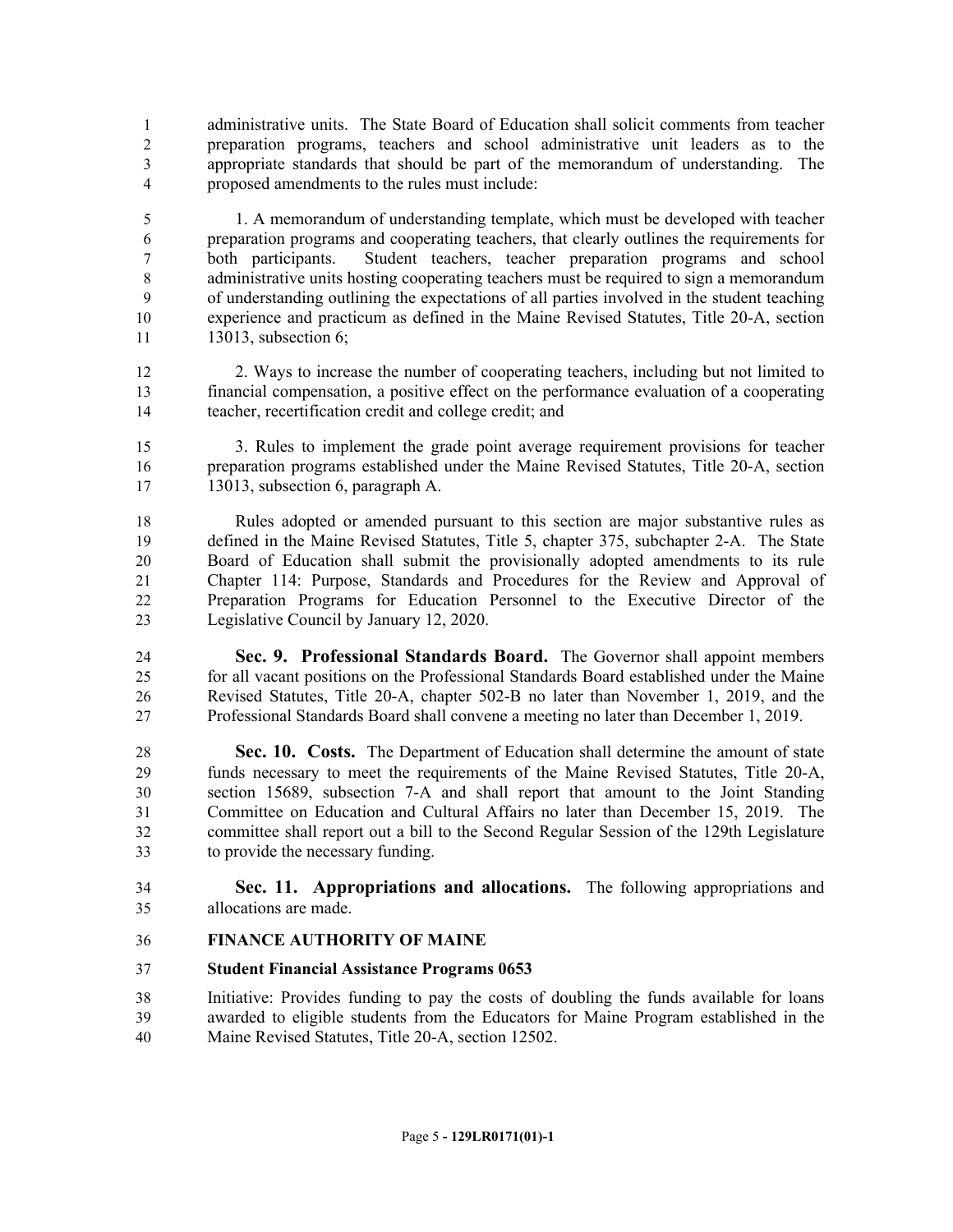|                | <b>GENERAL FUND</b>       | 2019-20   | 2020-21   |  |
|----------------|---------------------------|-----------|-----------|--|
|                | All Other                 | \$250,000 | \$250,000 |  |
| $\overline{4}$ |                           |           |           |  |
| $\zeta$        | <b>GENERAL FUND TOTAL</b> | \$250,000 | \$250,000 |  |

#### **SUMMARY**

 This bill proposes to improve teacher quality in the State by amending the current statutes related to programs involving teacher preparation, support systems for conditionally certified teachers and educational specialists, teacher certification and teacher salaries and funding college loans for students enrolled in a program of study leading to certification as a teacher.

 The bill expands the student teaching experience and academic achievement requirements for candidates for a professional teacher certificate. It specifies the number of hours of practicum an applicant must complete and clarifies the time frame during 15 which the student teaching experience must occur. The bill enacts a grade point average requirement with respect to applicants recommended by educational institutions offering teacher preparation programs.

 The bill strengthens the support and mentoring systems required to provide assistance for teachers, including teachers certified for less than 5 years, and requires the Commissioner of Education to pay salary supplements to teachers who are involved in the operation of such systems. The bill provides that a school administrative unit may not employ a conditionally certified teacher or educational specialist unless it has an approved, locally designed support and mentoring system or has received specific authorization from the commissioner.

 The bill increases the minimum salary for certified teachers to \$40,000 beginning with the 2020-2021 school year and provides that a certified teacher's salary may not remain at the minimum level for longer than 2 years. The bill includes in the school funding formula state funding for the incremental costs of meeting this minimum in fiscal year 2020-21, state funding for 66% of these incremental costs in fiscal year 2021-22 and state funding for 33% of these incremental costs in fiscal year 2022-23.

 The bill requires the State Board of Education to amend its rule Chapter 114: Purpose, Standards and Procedures for the Review and Approval of Preparation Programs for Education Personnel to articulate and outline clear standards for a memorandum of understanding between student teachers, teacher preparation programs and participating school administrative units.

 The bill directs the Governor to appoint members to vacant positions on the Professional Standards Board by November 1, 2019 and directs the board to convene a meeting by December 1, 2019.